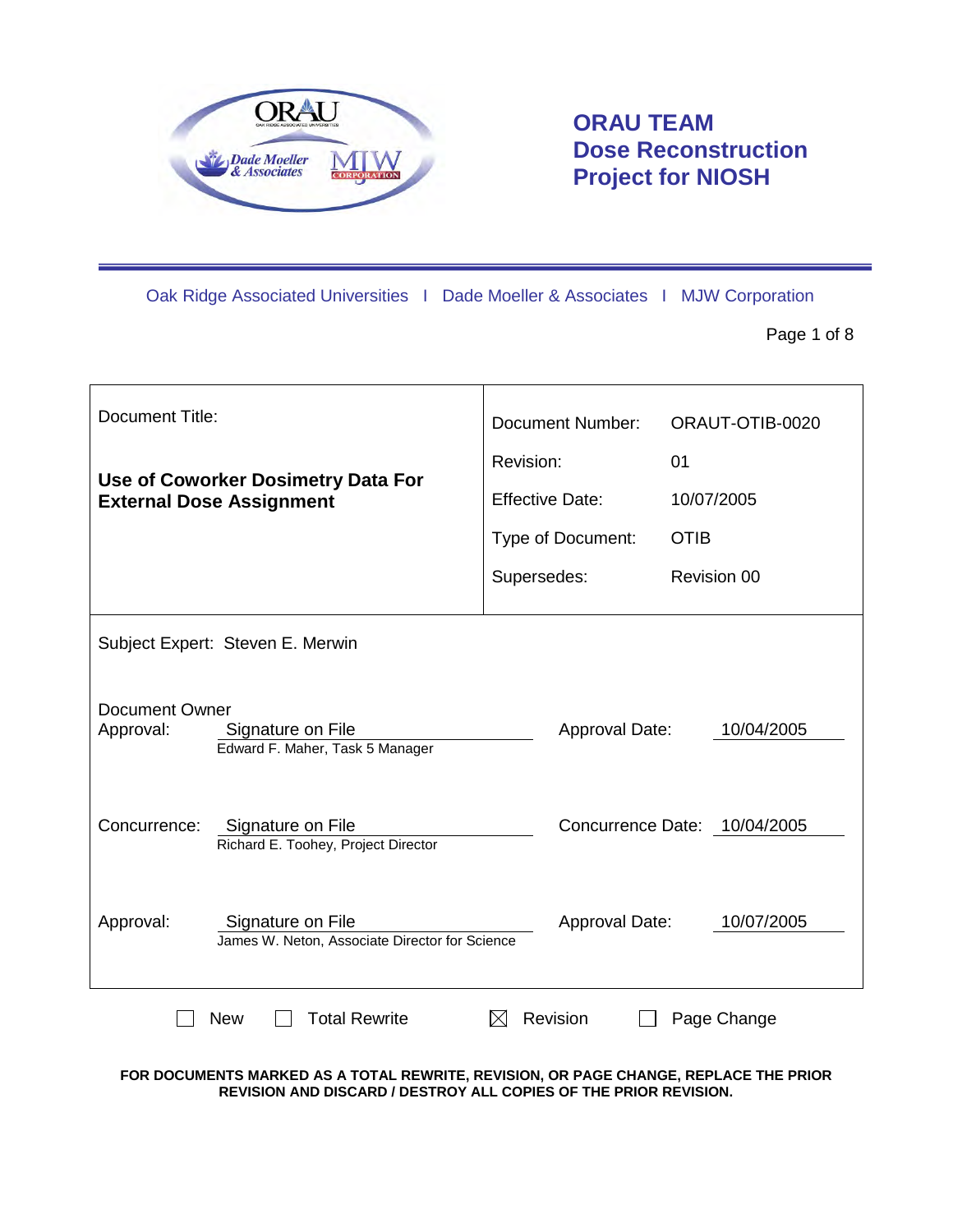| Document No. ORAUT-OTIB-0020 | Revision No. 01 | Effective Date: 10/07/2005 | Page 2 of |
|------------------------------|-----------------|----------------------------|-----------|

## **PUBLICATION RECORD**

| <b>EFFECTIVE</b> | <b>REVISION</b> |                                                                      |
|------------------|-----------------|----------------------------------------------------------------------|
| <b>DATE</b>      | <b>NUMBER</b>   | <b>DESCRIPTION</b>                                                   |
| 12/29/2004       | 00              | New technical information bulletin to provide general information to |
|                  |                 | allow ORAU Team dose reconstructors to assign doses to workers at    |
|                  |                 | DOE sites who have no or limited monitoring data, based on site      |
|                  |                 | coworker external dosimetry data. First approved issue. Initiated by |
|                  |                 | Steven E. Merwin.                                                    |
| 10/07/2005       | 01              | Provides clarifications and updates to reflect recent OCAS guidance. |
|                  |                 | Approved issue of Revision 01. Training required: As determined by   |
|                  |                 | the Task Manager. Initiated by Steven E. Merwin.                     |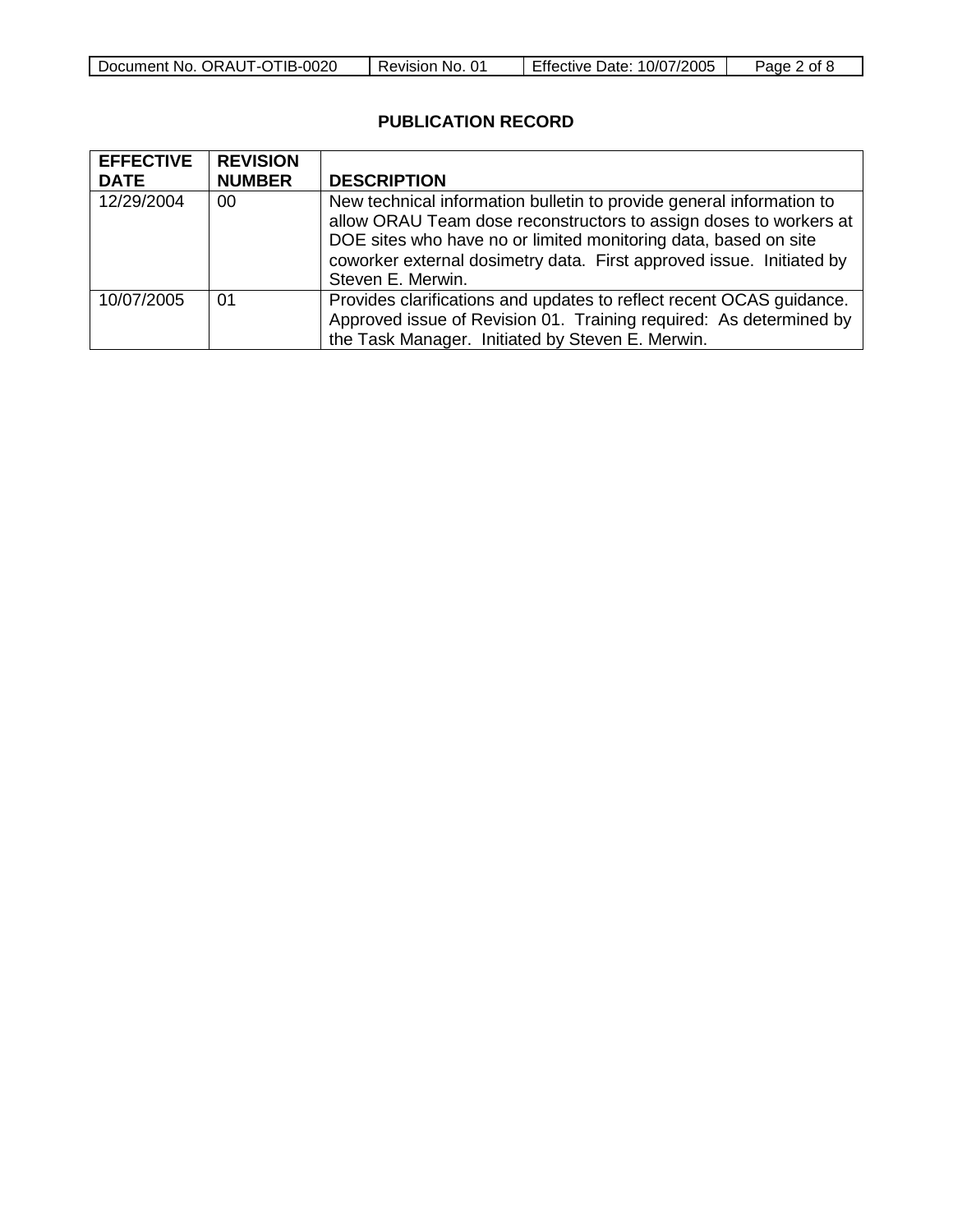### **TABLE OF CONTENTS**

| <b>SECTION</b> | <b>TITLE</b>                                                      | <b>PAGE</b> |
|----------------|-------------------------------------------------------------------|-------------|
| 1.0            |                                                                   |             |
| 2.0            |                                                                   |             |
| 3.0            |                                                                   |             |
| 4.0            |                                                                   |             |
| 5.0            |                                                                   |             |
| 6.0            |                                                                   |             |
| 7.0            | Application of Site Coworker Percentile Doses And A Comparison to |             |

# **LIST OF TABLES**

| TABLE | <b>PAGE</b><br><b>TITLE</b>                                                                                                                      |  |
|-------|--------------------------------------------------------------------------------------------------------------------------------------------------|--|
|       | 7-1 Comparison of K-25 external coworker penetrating doses (rem) modified<br>to account for missed dose from ORAUT-OTIB-0026 to doses calculated |  |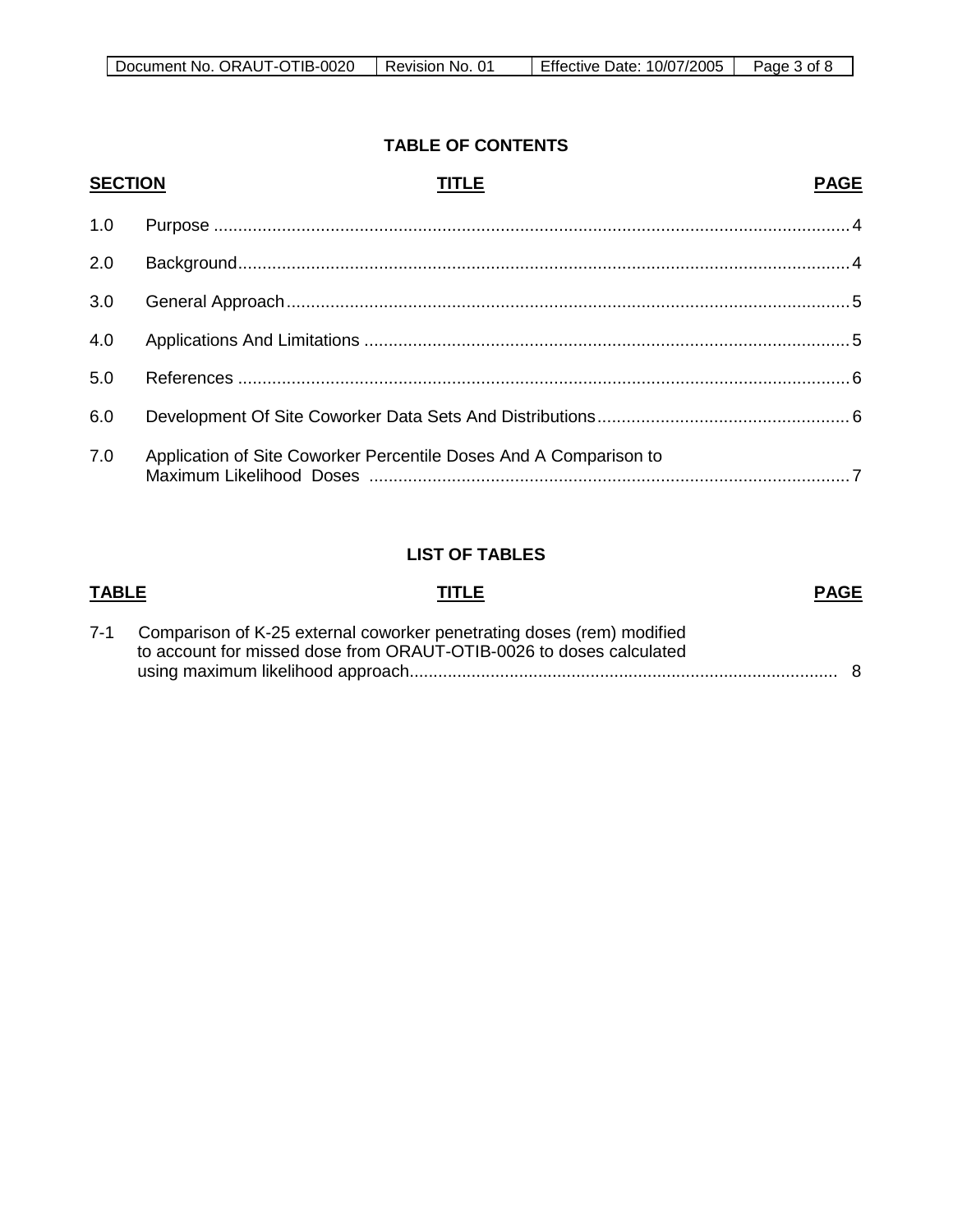#### **1.0 PURPOSE**

Technical Information Bulletins (TIBs) are general working documents that provide guidance concerning the preparation of dose reconstructions at particular sites or categories of sites. They will be revised in the event additional relevant information is obtained. TIBs may be used to assist the National Institute for Occupational Safety and Health in the completion of individual dose reconstructions.

In this document the word "facility" is used as a general term for an area, building, or group of buildings that served a specific purpose at a site. It does not necessarily connote an "atomic weapons employer facility" or a "Department of Energy facility" as defined in the Energy Employees Occupational Illness Compensation Program Act of 2000 (42 U.S.C. § 7384l(5) and (12)).

The purpose of this Technical Information Bulletin (TIB) is to provide general information to allow ORAU Team dose reconstructors to assign doses to workers at DOE sites who have little or no individual monitoring data, based on site coworker external dosimetry data. This TIB is to be used in conjunction with separate TIBs or other approved documents that provide site-specific coworker data.

#### **2.0 BACKGROUND**

The ORAU Team is conducting a series of coworker data studies to permit dose reconstructors to complete certain cases for which external and/or internal monitoring data are unavailable or incomplete. For the purpose of this document, coworkers are considered to be workers at a site (potentially grouped by work location, job description, or other appropriate category) whose measured doses are considered representative of those received by one or more claimants with no individual monitoring data.

Cases without individual external monitoring data may fall into one of several categories, including:

- the worker was unmonitored and, even by today's standards, did not need to be monitored (e.g., a non-radiological worker).
- the worker was unmonitored, but by today's standards would have been monitored.
- the worker may have been monitored but the data are not available to the dose reconstructor.
- the worker may have partial information, but the available information is insufficient to facilitate a dose reconstruction.

Some cases with little or no individual monitoring data can be processed in the absence of completed coworker studies, most notably those falling under the first category listed above. For example, nonradiological workers with no potential for workplace radiation exposures may be assigned on-site ambient doses. Even some cases falling under the second and third categories above do not require coworker studies, e.g., radiological workers who may in some cases be assigned reasonable upper limits provided that the total probability of causation (POC) is less than 45%. Regarding the last category above, if sufficient information is available, a prorated dose could be assigned in certain circumstances.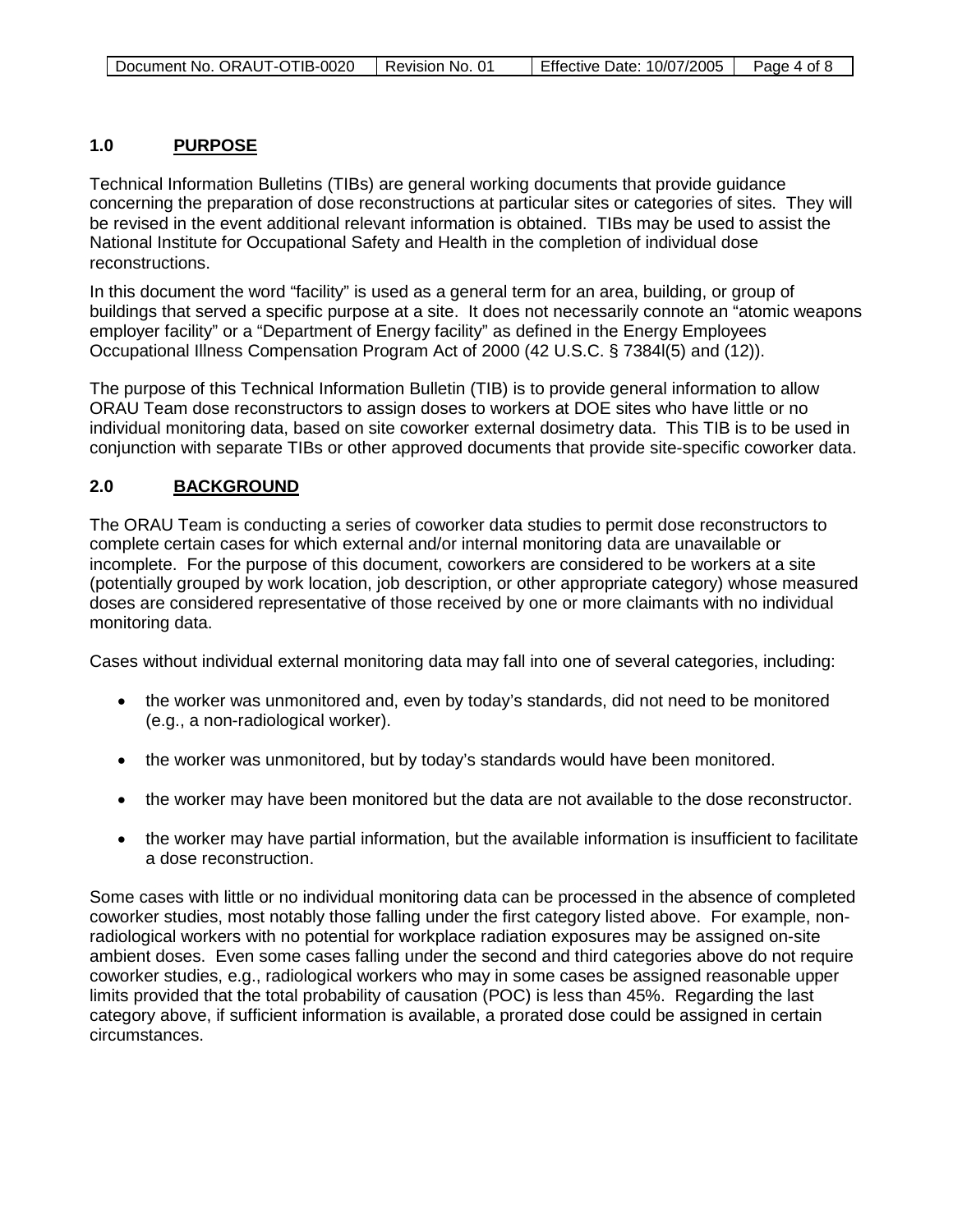| Document No. ORAUT-OTIB-0020 | Revision No. 01 | Effective Date: 10/07/2005 | Page 5 of 8 |
|------------------------------|-----------------|----------------------------|-------------|
|                              |                 |                            |             |

#### **3.0 GENERAL APPROACH**

The general approach to applying coworker data for cases with little or no individual external monitoring data is to assign either  $50<sup>th</sup>$  or  $95<sup>th</sup>$  percentile doses with the intent that the doses assigned represent, but do not underestimate, the doses that would be assigned had the employee been monitored. As described in section 6.0, the percentile doses include consideration of missed dose. This is necessary because the coworker data are intended to represent the results for unmonitored workers had they been monitored, and missed doses are assigned to null monitoring results for monitored workers.

Site-specific coworker data sets containing  $50<sup>th</sup>$  and  $95<sup>th</sup>$  percentile penetrating and non-penetrating doses are provided in separate, site-specific TIBs. In general, the 50th percentile dose may be used as a best estimate of a worker's dose when professional judgment indicates the worker was likely exposed to intermittent low levels of external radiation. The 50th percentile dose should not be used for workers who were routinely exposed. For routinely exposed workers (i.e., workers who were expected to have been monitored), the 95th percentile dose should be applied. For workers who are unlikely to have been exposed, external on-site ambient dose should be used rather than co-worker doses. The site-specific TIBs also provide information on the sources of the site data, validation of the data, and conversion of the data into annual doses to be applied in dose reconstructions.

The coworker doses presented in the site-specific TIBs shall be treated as constant values. However, they do not include all factors that must be applied by the dose reconstructor in order to assign doses. Specifically, site-specific adjustments based on technical considerations (e.g., dosimeter bias) must be incorporated by the dose reconstructor based on the site Technical Basis Documents (TBDs). Additionally, organ dose conversion factors based on OCAS-IG-001 must be applied; for likely compensable or likely non-compensable cases, they shall be applied in the same manner in which they are applied for monitored employees, and otherwise they shall be applied as a triangular distribution.

#### **4.0 APPLICATIONS AND LIMITATIONS**

In parallel with the development of site-specific TIBs that document the external coworker data sets to be used in dose reconstructions, cases not yet completed are screened to identify those cases requiring external coworker data to facilitate case processing. As described previously, some cases with little or no individual monitoring data have been processed using methods not dependent on coworker data. Cases identified as requiring coworker data shall be processed as described in Section 7.0.

Some workers are concerned that their dose records are not accurate because they were encouraged or instructed by a supervisor not to wear their badges (dosimeters), or they were not given badges while doing jobs that could have resulted in exposures sufficient to exceed an administrative or regulatory dose limit. If this concern is expressed by a claimant verbally in the CATI interview or in written correspondence, the dose reconstructor should try to determine if this could have happened by examining the dose records and considering the workplace conditions, potential source terms, and incident reports. In cases in which the dose reconstructor believes this could have happened, it may be necessary to modify the dose reconstruction and/or perform additional research.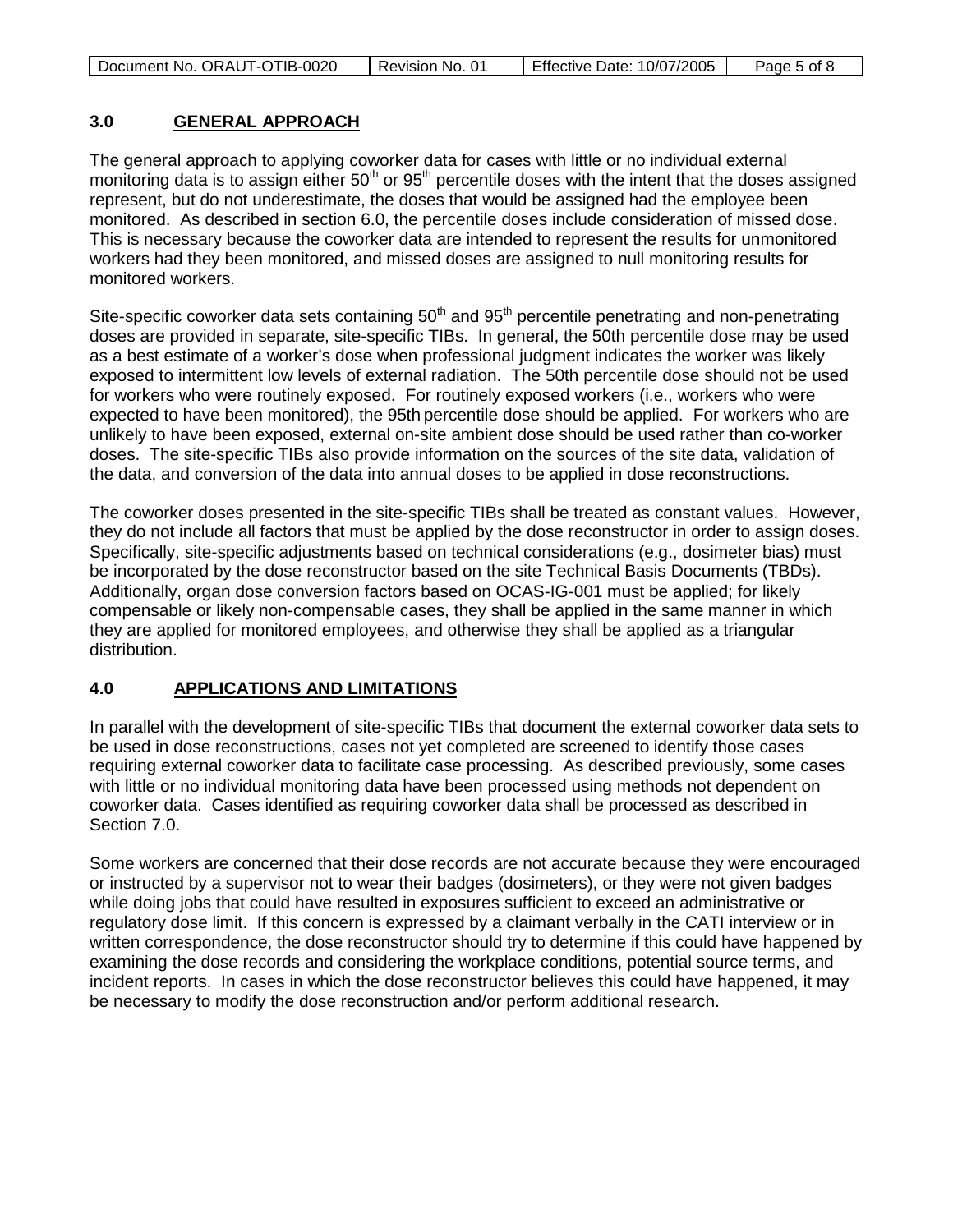| Document No. ORAUT-OTIB-0020 | Revision No. 01 | <b>Effective Date: 10/07/2005</b> | Page 6 of 8 |
|------------------------------|-----------------|-----------------------------------|-------------|
|                              |                 |                                   |             |

#### **5.0 REFERENCES**

1. NIOSH (National Institute for Occupational Safety and Health), *External Dose Reconstruction Implementation Guideline*, Rev. 0, OCAS-IG-001, Office of Compensation Analysis and Support, Cincinnati, Ohio, 2002.

2. ORAUT (Oak Ridge Associated Universities Team), ORAUT-OTIB-0026, *External Coworker Dosimetry Data for the K-25 Site, Rev 00*, May 31, 2005.

3. ORAUT (Oak Ridge Associated Universities Team), ORAUT-RPRT-0032, Historical Evaluation of the Film Badge Dosimetry Program at the Y-12 Facility in Oak Ridge, Tennessee: Part 1 – Gamma Radiation, Rev 00, April 13, 2005.

#### **6.0 DEVELOPMENT OF SITE COWORKER DATA SETS AND DISTRIBUTIONS**

External dosimetry data for DOE sites are potentially available from several sources. These include the Center for Epidemiologic Research (CER) databases maintained by Oak Ridge Associated Universities (ORAU), the Comprehensive Epidemiologic Data Resource (CEDR) databases maintained by the Department of Energy, other data sets maintained by the Department of Energy, and data maintained by the sites themselves. Additionally, claimant data submitted by DOE sites to NIOSH in response to requests for the purposes of this dose reconstruction project provide a useful subset of site-wide data.

Development of site-specific data summaries and distributions involve a careful examination of the various data sources with the objective of identifying the most complete and accurate data set available. Prior to the analysis of the selected data and the development of summary statistics and dose distributions, a sampling of the data are compared to claim-specific data submitted to NIOSH by the DOE sites. This comparison helps verify the accuracy and completeness of the site data selected for use in coworker studies since the data submitted to NIOSH are often more detailed than the sitewide data sets (e.g., individual badge data are typically provided to NIOSH, while the site-wide data often represent annual summarized data). The comparison also provides information needed to adjust the site-wide data sets to account for missed dose, partial year data, etc. Should significant issues arise during the course of this comparison that shed doubt on the accuracy or completeness of the site data selected for analysis, additional evaluations will take place to ensure that a valid data set has been selected.

The specific data sets selected for a particular site and the rationale for their selection are documented in site-specific coworker data TIBs titled "External Coworker Dosimetry Data for the [DOE Site]." Prior to publication of these site-specific TIBs, the data are subjected to an independent and separately documented validation process.

Once coworker data have been selected to represent a particular site, the data are analyzed for the purpose of developing annual 50<sup>th</sup> and 95<sup>th</sup> percentile doses.. Prior to calculating the percentile doses, however, the doses are adjusted to account for missed dose based on the badge exchange frequency and the dosimeter limit of detection (LOD). For example, the median annual reported dose might be zero at a particular site and in a particular year, but it would be inappropriate to assign a dose of zero as a median value because of the potential for missed dose, which must be included in the dose estimates to claimants.<sup>1</sup> Specifically, one-half of the maximum annual missed doses are added to the reported annual doses, except for reported positive doses in which case the maximum missed dose is reduced by the dose corresponding to one badge exchange (because it is not possible that all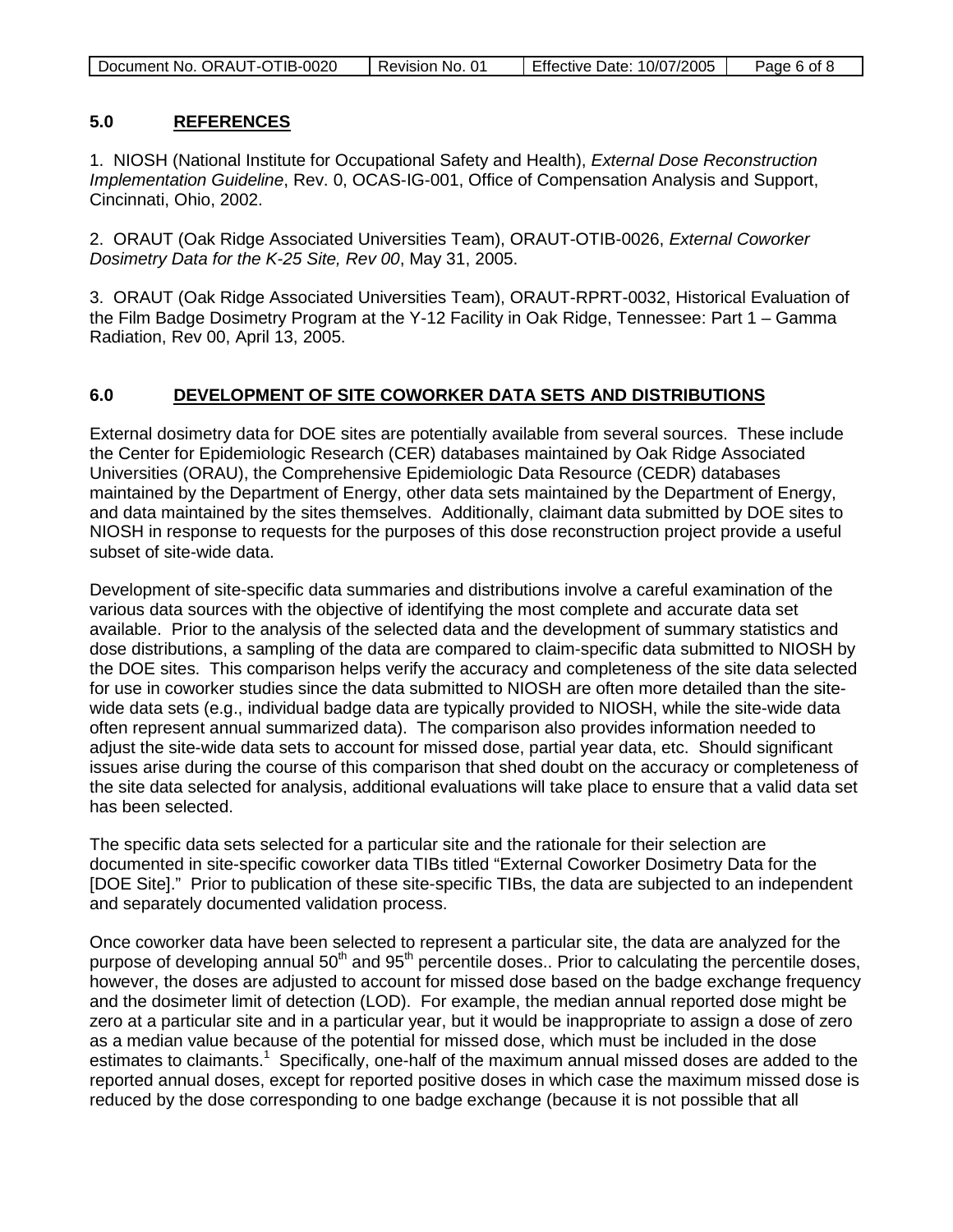| Document No. ORAUT-OTIB-0020 | Revision No. 01 | Effective Date: 10/07/2005 | Page 7 of 8 |
|------------------------------|-----------------|----------------------------|-------------|

individual badge results were zero if a positive annual dose was reported). The 50th and 95th percentile annual penetrating and shallow doses are then derived by ranking the data into cumulative probability curves and extracting the 50th and 95th percentile doses for each year. Additional details on the incorporation of missed dose in the site coworker data are provided in the site-specific TIBs..

The site-specific external coworker dosimetry data TIBs provide information on adjustments to the data that were necessary to develop annual doses and distributions for use in dose reconstructions. For example, partial-year dosimetry data included in the site data are extrapolated to provide annual values that represent the doses that would have been received for a full year of employment for all monitored employees. The objective is to provide data on the annual doses received by employees had they been monitored for a full year; dose reconstructors may then prorate the data for individual cases, as appropriate, to account for partial years of employment.

### **7.0 APPLICATION OF SITE COWORKER PERCENTILE DOSES AND A COMPARISON TO MAXIMUM LIKELIH0OD DOSES**

Data are presented in Table 2 of each site-specific external coworker TIB as  $50<sup>th</sup>$  percentile and  $95<sup>th</sup>$ percentile annual penetrating and non-penetrating doses for monitored workers. These doses, together with the application of dosimeter bias factors and organ dose conversion factors as described in Section 3.0, are intended to represent reasonable estimates of doses for workers who were not monitored. Also as described in Section 3.0, the  $50<sup>th</sup>$  percentile doses are to be applied if the worker was likely exposed intermittently, and the 95<sup>th</sup> percentile doses are to be applied if the worker was likely exposed routinely. External on-site ambient doses are to be used instead of external coworker doses if the worker was unlikely to have been exposed. Doses shall be prorated, as appropriate, to account for partial years of exposure.

The approach described in this document is highly likely to result in a significant overestimate of external dose for unmonitored workers. This overestimate is attributable largely to the manner in which missed doses are applied to the coworker data sets (e.g., the use of nLOD/2 as prescribed in OCAS-IG-001 and described in Section 6.0 above). This overestimate is intentional, because the nLOD/2 approach is known to overestimate a monitored individual's actual dose when the majority of monitoring results are null,<sup>1</sup> and it would be inappropriate to treat unmonitored individuals who perhaps should have been monitored differently than individuals who happen to have been monitored.

The extent to which the coworker data assigned according to the principles established in this document represent overestimates can be demonstrated by comparing site-specific percentile doses calculated according to these principles to doses calculated using the maximum likelihood approach. For example, Table 7-1 below compares the percentile doses for K-25 obtained from ORAUT-OTIB-0026 (the site-specific coworker TIB<sup>2</sup>) to doses calculated from the same data set but using the maximum likelihood approach (in the same manner as was performed for Y-12 film badge data<sup>3</sup>). When comparing the values in Table 7-1, note that the LOD assumed for the maximum likelihood analysis was the same as given in ORAUT-OTIB-0026. Also, the calculated maximum likelihood doses for 1954-1958 were replaced with the value from 1959 because of an overwhelming number of individuals who had null results (i.e., the geometric mean values for this period were very low and the GSD values were very high), and the year 1945 has not been included in the table because the data were insufficient to facilitate a maximum likelihood analysis. Finally, the  $95<sup>th</sup>$  percentile doses provided in the table for the maximum likelihood approach are calculated from the relevant geometric means (GMs) and geometric standard deviations (GSDs).